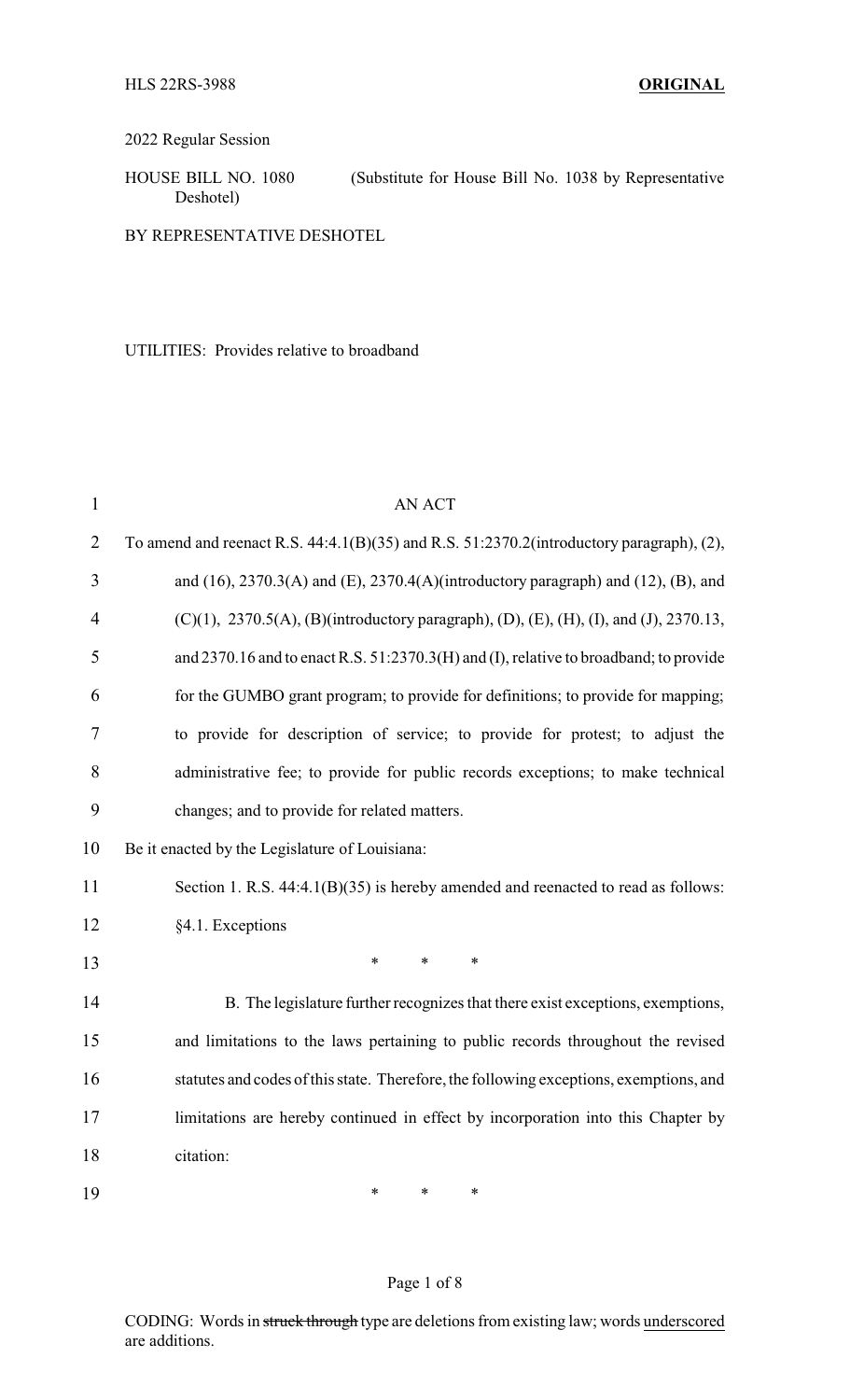| $\mathbf{1}$   | (35) R.S. 51:710.2(B), 705, 706, 936, 1404, 1926, 1934, 2113, 2182, 2262,                           |  |
|----------------|-----------------------------------------------------------------------------------------------------|--|
| $\overline{2}$ | 2318, 2370.3, 2370.16, 2389                                                                         |  |
| 3              | *<br>$\ast$<br>*                                                                                    |  |
| $\overline{4}$ | Section 2. R.S. 51:2370.2(introductory paragraph), (2), and (16), 2370.3(A) and (E),                |  |
| 5              | 2370.4(A)(introductory paragraph) and (12), (B), and (C)(1), 2370.5(A), (B)(introductory            |  |
| 6              | paragraph), $(D)$ , $(E)$ , $(H)$ , $(I)$ , and $(J)$ , 2370.13, and 2370.16 are hereby amended and |  |
| 7              | reenacted and R.S. 51:2370.3(H) and (I) are hereby enacted to read as follows:                      |  |
| 8              | §2370.2. Definitions                                                                                |  |
| 9              | As used in this Part, the following terms have the meaning ascribed to them                         |  |
| 10             | following meanings:                                                                                 |  |
| 11             | $\ast$<br>∗<br>*                                                                                    |  |
| 12             | "Broadband service" means deployed internet access service with a<br>(2)                            |  |
| 13             | minimum of twenty-five one hundred megabits per second (Mbps) download and at                       |  |
| 14             | least three twenty megabits per second upload transmission speeds. The office shall                 |  |
| 15             | have the authority to determine whether any particular technology can reliably meet                 |  |
| 16             | or exceed any internet transmission speed threshold.                                                |  |
| 17             | $\frac{1}{2}$ $\frac{1}{2}$                                                                         |  |
| 18             | (16) "Unserved" means, notwithstanding any other provision of law, any                              |  |
| 19             | federal funding awarded to or allocated by the state for broadband deployment shall                 |  |
| 20             | not be used, directly or indirectly, to deploy broadband infrastructure to provide                  |  |
| 21             | broadband internet service in any area of the state where broadband internet service                |  |
| 22             | of at least twenty-five one hundred Mbps download and three twenty Mbps upload                      |  |
| 23             | is available from at least one internet service provider.                                           |  |
| 24             | $\ast$<br>∗                                                                                         |  |
| 25             | §2370.3. Ineligibility due to funds; submission of census block, shape file area, and               |  |
| 26             | address data; time limitations; mapping                                                             |  |
| 27             | A. A provider receiving Universal Service, Connect America Phase II, Rural                          |  |
| 28             | Digital Opportunity Fund, or nonfederal other public funds to deploy broadband                      |  |
| 29             | service may qualify the area for protection by submitting, within sixty days of the                 |  |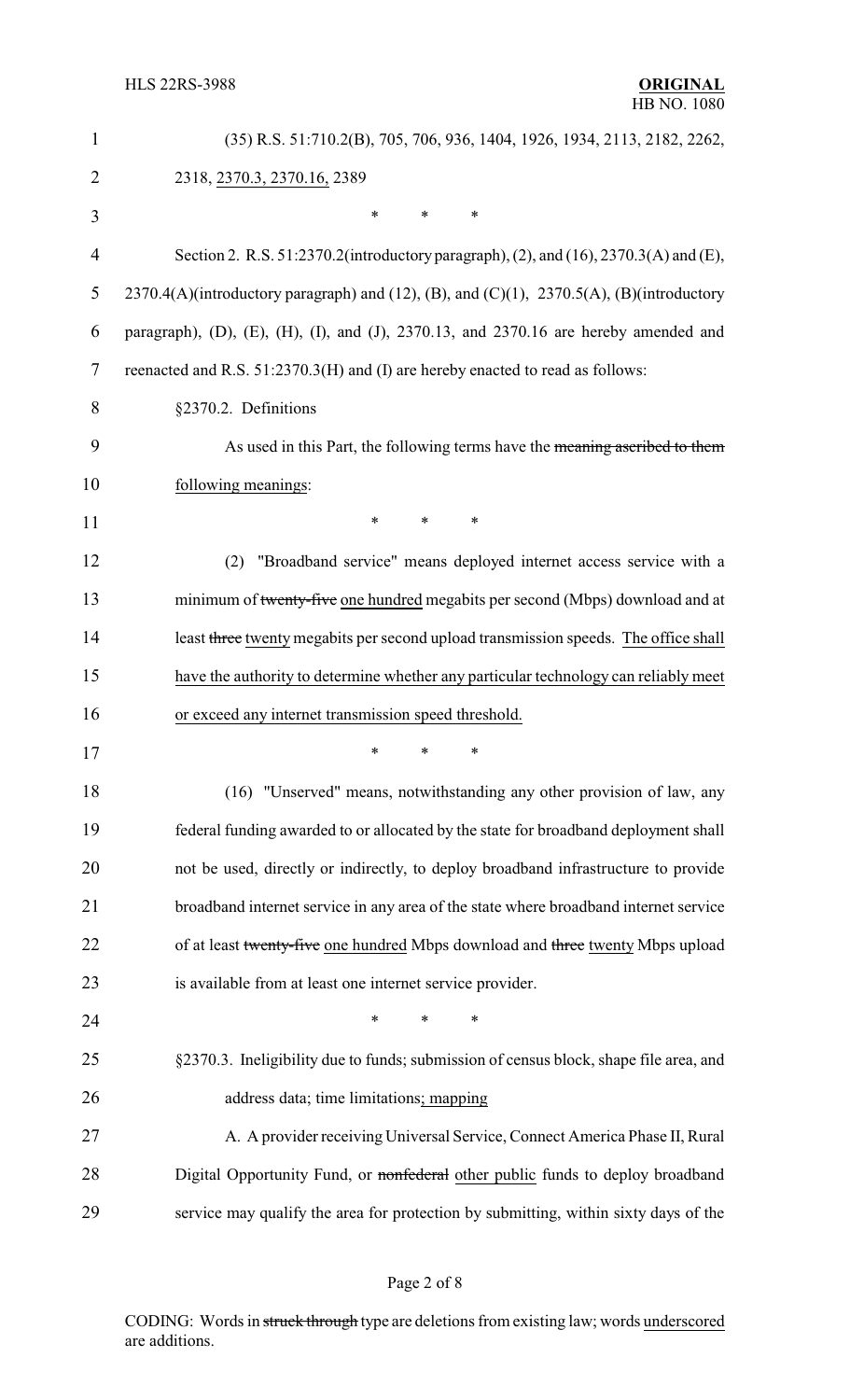| $\mathbf{1}$   | close of the application period, a listing of the census blocks, shapefile areas,         |
|----------------|-------------------------------------------------------------------------------------------|
| $\overline{2}$ | individual addresses, or portions thereof, comprising the federally-funded publicly-      |
| 3              | funded project areas meeting this requirement to the office.                              |
| 4              | *<br>$\ast$<br>*                                                                          |
| 5              | E. Failure on the part of a provider to submit the listing of census blocks,              |
| 6              | shapefile areas, individual addresses, or portions thereof by the deadline shall result   |
| 7              | in those areas being ineligible for exclusion under the GUMBO program during the          |
| 8              | upcoming program year. A provider that has facilities in the area or that intends to      |
| 9              | deploy broadband service within twenty-four months, as a result of receiving public       |
| 10             | funds specifically for broadband deployment, shall be able to protest ineligibility.      |
| 11             | *<br>$\ast$<br>*                                                                          |
| 12             | H.(1) The office shall secure information from any entity, public or private,             |
| 13             | providing internet service to at least one location in this state to assist the office in |
| 14             | compiling a statewide parish by parish broadband map identifying the locations and        |
| 15             | capability of broadband service in this state. At the request of the office, any such     |
| 16             | entity shall submit to the office, on or before fifteen days following the expiration     |
| 17             | of the date required for submission of broadband deployment information to the            |
| 18             | federal government, any such broadband deployment information. The information            |
| 19             | provided to the office shall contain the same information and be provided in the same     |
| 20             | format as the information that was submitted to the Federal Communications                |
| 21             | Commission, in a manner specified by the office.                                          |
| 22             | (2) Any entity, public or private, providing internet service to at least one             |
| 23             | location in this state, that does not comply with the requirements of this Section or     |
| 24             | that submits inaccurate information, may be ineligible to participate in, or receive      |
| 25             | any funding from, any state-administered grant program designated for broadband           |
| 26             | infrastructure deployment in this state in the calendar year of noncompliance and the     |
| 27             | following calendar year.                                                                  |
| 28             | Any location in the state purportedly served by any entity, public or<br>(3)              |
| 29             | private, providing internet service to at least one location in this state, that does not |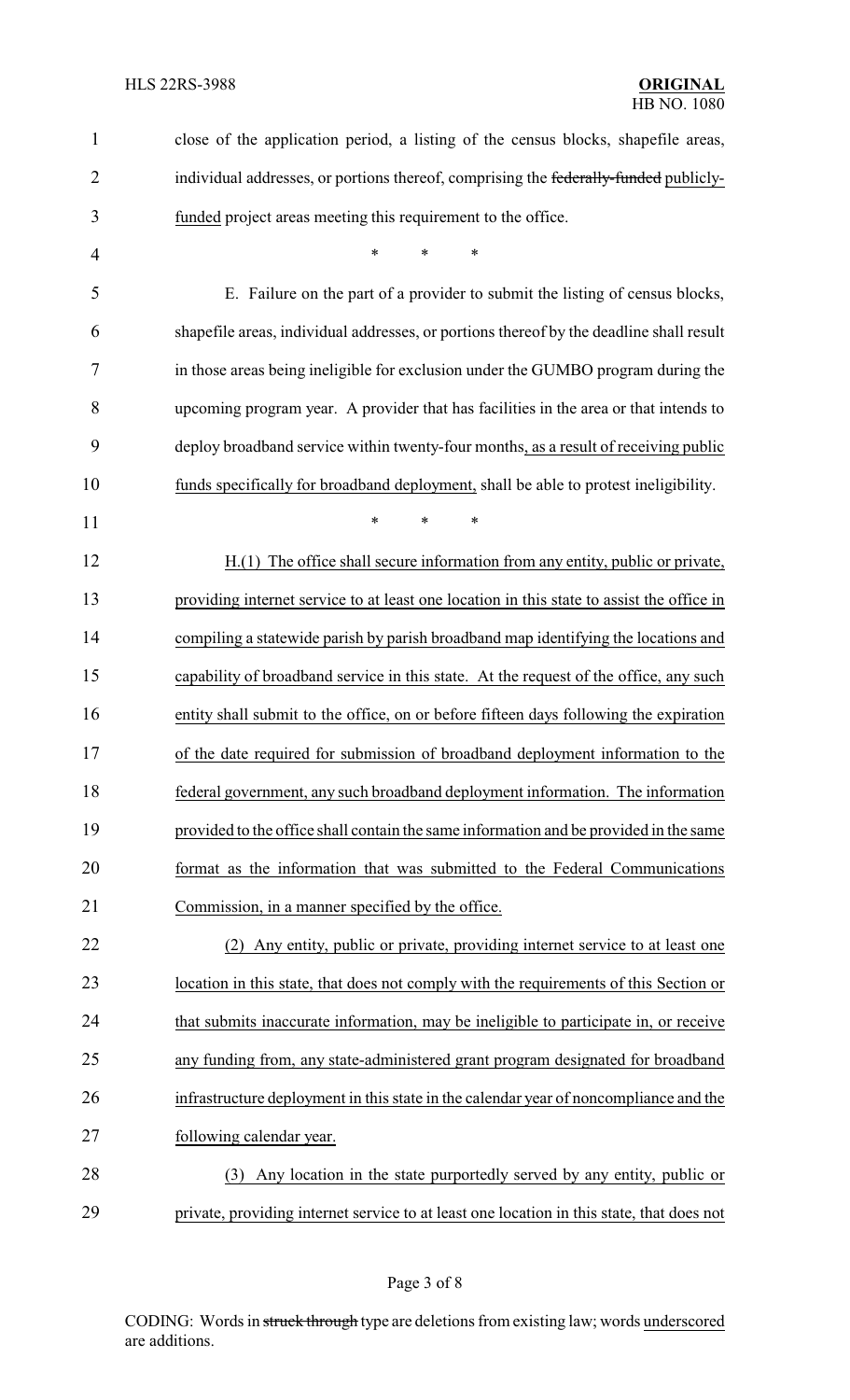| $\mathbf{1}$   | comply with the requirements of this Section may be considered to have internet          |  |
|----------------|------------------------------------------------------------------------------------------|--|
| $\overline{2}$ | access service of less than one hundred megabits per second for download and             |  |
| 3              | twenty megabits per second for upload.                                                   |  |
| $\overline{4}$ | (4) Any broadband availability data provided in accordance with this Section             |  |
| 5              | shall be used solely for the purpose of identifying served, underserved, and unserved    |  |
| 6              | areas to aid in the administration of the GUMBO program and for no additional            |  |
| 7              | purpose.                                                                                 |  |
| 8              | (5) Any entity submitting broadband data to the office as required by this               |  |
| 9              | Section may review the proposed draft of the state broadband map and submit any          |  |
| 10             | necessary corrective data to the office prior to the publication or utilization of the   |  |
| 11             | state broadband map for any state-administered grant program designated for              |  |
| 12             | broadband infrastructure deployment in this state.                                       |  |
| 13             | (6) Any entity submitting broadband data to the office as required by this               |  |
| 14             | area ultimately deemed eligible<br>Section<br>challenge<br>for<br>may<br>any<br>any      |  |
| 15             | state-administered<br>program designated for broadband infrastructure<br>grant           |  |
| 16             | deployment in the state that overlaps with an entity's verified service territory.       |  |
| 17             | I. Information compiled pursuant to the provisions of Subsection H of this               |  |
| 18             | Section shall be exempt from the Public Records Law and shall be considered              |  |
| 19             | confidential, proprietary, and a trade secret of the internet service provider providing |  |
| 20             | the information. The office shall keep strictly confidential and shall not disclose, or  |  |
| 21             | cause or permit to be disclosed, to any third person, private entity or public body as   |  |
| 22             | defined in R.S. 44:1, any broadband availability data provided in accordance with        |  |
| 23             | Subsection H of this Section. The office shall take all actions reasonably necessary     |  |
| 24             | to ensure that the broadband availability data remains strictly confidential and is not  |  |
| 25             | disclosed to or seen, used, or obtained by any third person, private entity, or public   |  |
| 26             | body as defined in R.S. 44:1.                                                            |  |
| 27             | §2370.4. Applications; burden of proof; public comment; protest                          |  |
| 28             | A. Applications for grants shall may be submitted at times designated by the             |  |
| 29             | director and shall include, at a minimum, the following information:                     |  |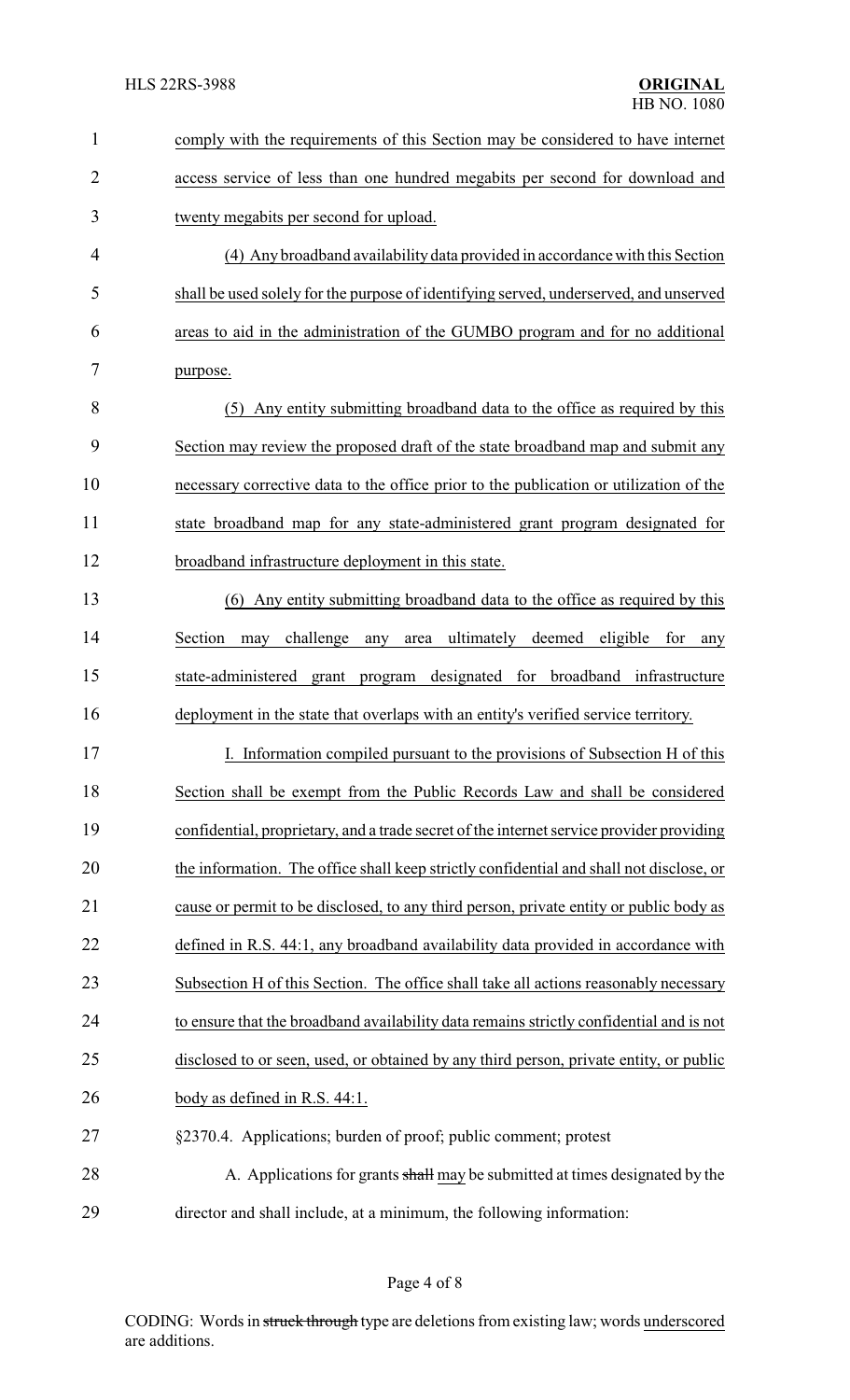| $\mathbf{1}$   | *<br>*<br>∗                                                                               |
|----------------|-------------------------------------------------------------------------------------------|
| $\overline{2}$ | (12) Evidence of support for the project from citizens, local government,                 |
| 3              | businesses, and or institutions in the community.                                         |
| 4              | *<br>$\ast$<br>∗                                                                          |
| 5              | B. A provider submitting an application pursuant to this Section shall bear               |
| 6              | the burden of proof that the proposed area to be served can, in fact, be served using     |
| 7              | the proposed technology and that the area is, as of the close of the application          |
| 8              | deadline, unserved.                                                                       |
| 9              | Applications shall be made publicly available, subject to the<br>C(1)                     |
| 10             | confidentiality protections provided in this Part, by posting on the website of the       |
| 11             | office or the website of the division of administration for a period of at least sixty    |
| 12             | days prior to award. During the sixty-day period, any interested party may submit         |
| 13             | comments to the director concerning any pending application. Any aggrieved person         |
| 14             | party may submit a protest of any application or award in accordance with R.S.            |
| 15             | 51:2370.5, specific to whether a location or area is served or unserved, which shall      |
| 16             | be the sole reason allowable for the submission of a protest. Protests shall be           |
| 17             | submitted in writing, accompanied by all relevant supporting documentation, and           |
| 18             | shall be considered by the office in connection with the review of the application.       |
| 19             | Upon submission of evidence to the office that the proposed project area includes         |
| 20             | prospective broadband recipients that are served, the office may work with an             |
| 21             | applicant to amend an application to reduce the number of unserved prospective            |
| 22             | broadband recipients in the project area to reflect an accurate level of current          |
| 23             | broadband service. The office may revise application scores in accordance with            |
| 24             | amended applications. The office shall not grant funds to an applicant who submits        |
| 25             | an application that does not comply with program requirements. For applications           |
| 26             | with filed protests, the director shall issue a written decision to the protesting party  |
| 27             | at least fifteen days prior to the approval of that application. Following a protest that |
| 28             | is granted for a portion of the application, the office shall release to an applicant the |
| 29             | locations or areas declared ineligible. Any provider submitting a protest shall attest    |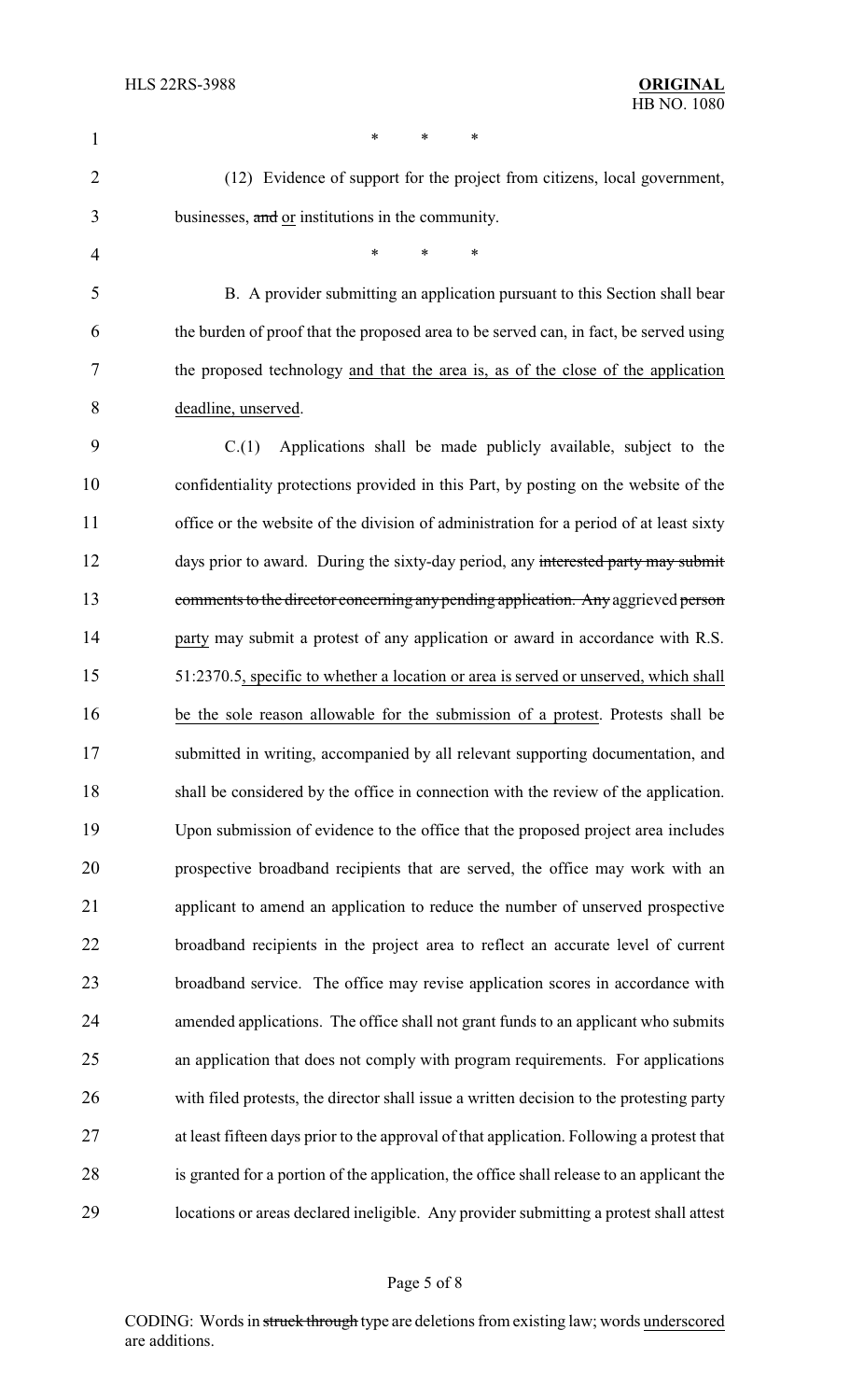| $\mathbf{1}$   | that the information in the protest is accurate and that the protest is submitted in good    |  |
|----------------|----------------------------------------------------------------------------------------------|--|
| $\overline{2}$ | faith. The office may deny any protest or application that contains inaccurate               |  |
| 3              | information.                                                                                 |  |
| $\overline{4}$ | ∗<br>∗<br>*                                                                                  |  |
| 5              | §2370.5. Administrative and judicial review                                                  |  |
| 6              | The director or his designee shall have authority, prior to the<br>A.                        |  |
| 7              | commencement of an action in court concerning a protest arising under this Part, to          |  |
| 8              | settle and resolve the protest of an aggrieved person party concerning a grant               |  |
| 9              | application. This authority shall be exercised in accordance with applicable                 |  |
| 10             | regulations.                                                                                 |  |
| 11             | B. If the protest is not resolved by mutual agreement, the director or his                   |  |
| 12             | designee shall, within fourteen seven days, issue a decision in writing. The decision shall: |  |
| 13             | $\ast$<br>*<br>*                                                                             |  |
| 14             | D. A decision required by Subsection B of this Section shall be final and                    |  |
| 15             | conclusive unless one of the following applies:                                              |  |
| 16             | (1) The decision is fraudulent.                                                              |  |
| 17             | (2) The person party adversely affected by the decision has timely appealed                  |  |
| 18             | to the commissioner of administration in accordance with Subsection E of this                |  |
| 19             | Section.                                                                                     |  |
| 20             | E. The aggrieved person party shall file an appeal with the commissioner of                  |  |
| 21             | administration within fifteen seven days of receipt of a decision issued pursuant to         |  |
| 22             | Subsection B of this Section. The commissioner of administration shall have the              |  |
| 23             | authority to review and determine any appeal by an aggrieved person party from a             |  |
| 24             | determination by the director or his designee.                                               |  |
| 25             | *<br>*<br>∗                                                                                  |  |
| 26             | H. A decision issued pursuant to Subsection F of this Section shall be final                 |  |
| 27             | and conclusive unless one of the following applies:                                          |  |
| 28             | (1) The decision is fraudulent.                                                              |  |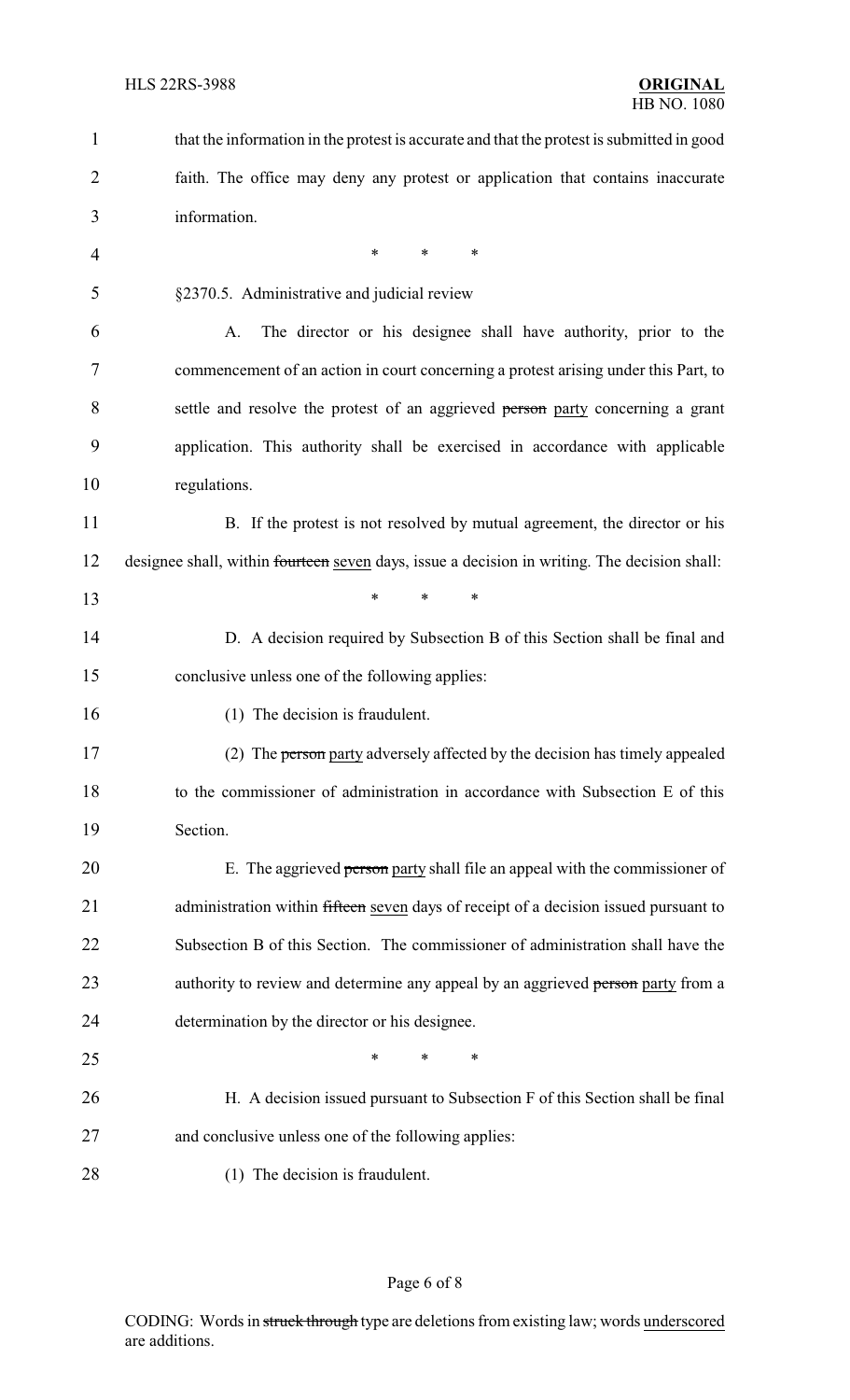- 
- 

 (2) The person party adversely affected by the decision has appealed to the court as provided for in Subsection I of this Section.

3 I. The aggrieved person party shall file an appeal in the Nineteenth Judicial District Court within seven days of receipt of a decision issued pursuant to Subsection F of this Section. The Nineteenth Judicial District Court shall have exclusive venue over an action between the state and an applicant, prospective or 7 actual, any aggrieved party to determine whether an award of a grant application is in accordance with this state's constitution, statutes, and regulations. Such actions shall extend to all kinds of actions, whether for monetary damages or for declaratory, injunctive, or other equitable relief.

11 J. Any party aggrieved by a final judgment or interlocutory order or ruling of the Nineteenth Judicial District Court may appeal or seek review thereof, as the case may be, to the Louisiana Court of Appeal, First Circuit or the Supreme Court of Louisiana, as otherwise permitted in civil cases by law and the constitution of this state. However, there shall be no challenge by any legal process to a grant award except for fraud, bias for pecuniary or personal reasons not related to the taxpayers' interest, or arbitrary and capricious selection by officers.

\* \* \*

§2370.13. Administration fee

 The office may use up to one percent of the appropriated funds to administer 21 the GUMBO program. The office may use an additional one percent of the appropriated funds to hire third-party contractors as deemed necessaryfor the further 23 administration of the GUMBO program. The additional one percent shall not be used as compensation for any new or existing positions within the office.  $*$  \* \* \*

§2370.16. Records; limitations

 Notwithstanding any provision of this Part to the contrary, all records related to the GUMBO program shall be public records as provided by the Public Records 29 Law, except the following: for

## Page 7 of 8

CODING: Words in struck through type are deletions from existing law; words underscored are additions.